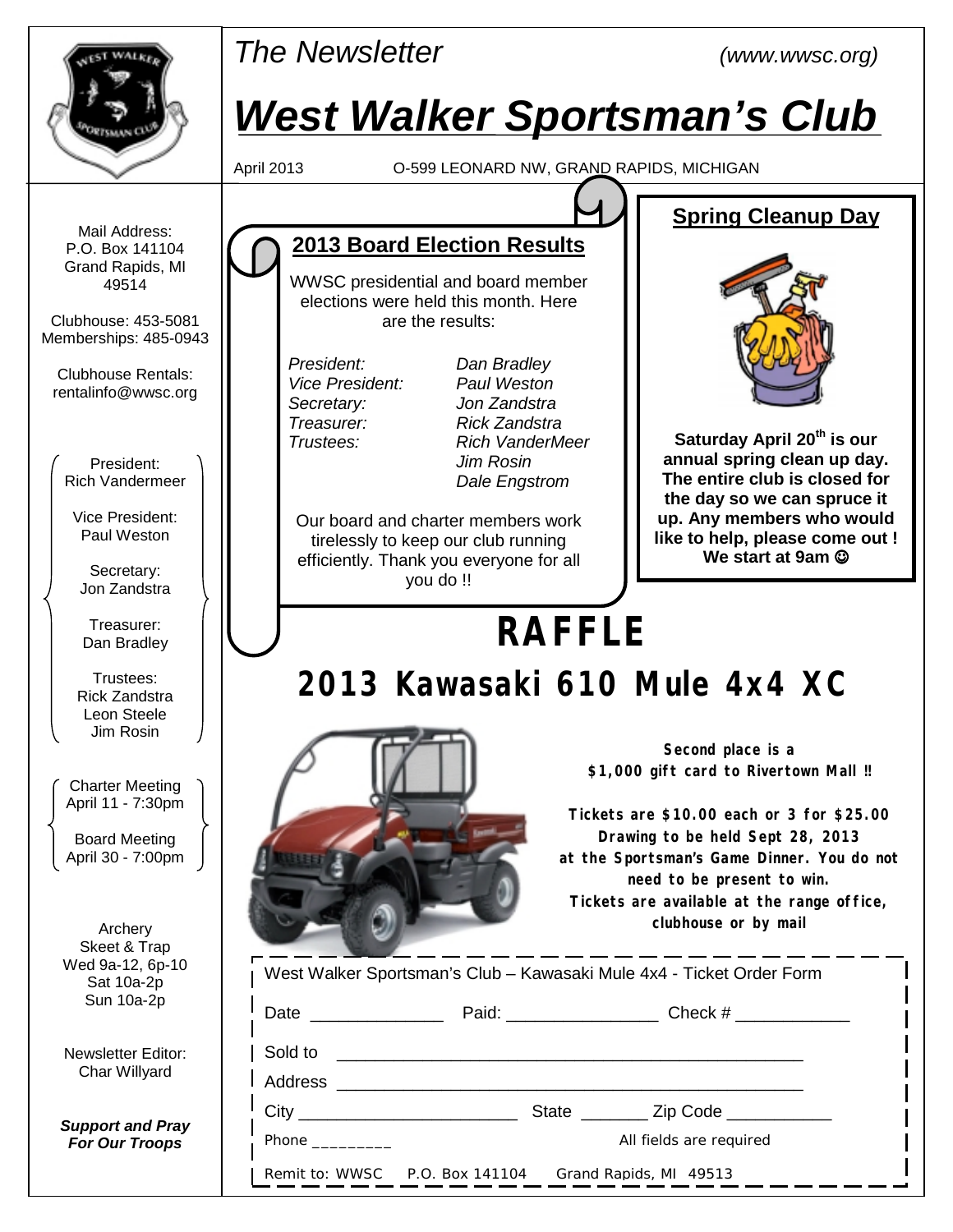#### **Winter League Banquet**

The Winter League Banquet is Saturday, April 13 at 6:00pm. Please indicate on the signup sheet at the shooting desk if you will be attending or not, so our cooks have an idea how much food to prepare. The banquet is free to all winter league participants. Their guests are welcome at a ridiculously small charge to cover the cost of their meal. Trophies are awarded, raffles are held, a great meal is served, and fun is had by all. Don't miss it !!

There's still time to purchase tickets for the12g Browning Maxus Stalker, which will be given away at the banquet. Second place wins a smoker. Tickets are \$10.00 each and can be purchased at the range office or the shooting desk.

#### **3D Archery**



We hope to open the 3D Archery Range this month when the ground is dry enough. Once the targets are set up they will remain outside until late fall. The 3D range is gated and locked, so you need to sign in at the range office and show your WWSC membership card to shoot. It costs \$6.00 and you must be a member to shoot the 3D range. We will hold summer and fall 3D Archery Leagues. Look for details in upcoming newsletters. Contact Dave Whitney at 835-5814 with any archery questions. If you want to shoot the 3D range call the clubhouse at 453-5081 before you come out to check if it's set up yet.

Don't forget, if you want to use the outdoor archery targets, located on the charter range, make sure you sign in at the range office FIRST. It's important we know who is shooting where. Safety is always first !

#### **Big Gun Raffle**

The Big Gun winner for March will be announced in next month's newsletter. Winners are drawn at the monthly board meeting (last Tuesday of each month), and notified by phone shortly thereafter. We also post the winner on our website at warp speed. Look for it on our website by clicking Club News, then Current News. A big thanks to Dan Larabel for doing an exceptional job of maintaining our website !

### **Indoor Shooting Range Building**

You've probably noticed our new building. It's an indoor (mostly... the east wall is a berm), 8 lane, 15 yard pistol range !! The enclosed inside room is heated and there's also a men's AND women's bathroom (goodbye port-a-jon ☺)

We still have a lot of inside work to do before we can use it. If you are able to volunteer some time to help out please contact Dale Engstrom at 204-3058. We would appreciate it.

| 2013 ATA Shoots                                                               | <b>2013 NSSA Shoots</b>                          |                                              | <b>April Range Hours</b>                                     |                                                   |  |  |  |
|-------------------------------------------------------------------------------|--------------------------------------------------|----------------------------------------------|--------------------------------------------------------------|---------------------------------------------------|--|--|--|
| April 3<br>May 1<br>June 5<br>July 10<br>August 7<br>September 4<br>October 2 | January 1<br>April 10<br>July 17<br>September 14 | <b>Date</b><br>April 1 - 15<br>April 16 - 30 | <b>Monday-Saturday</b><br>$9:00am - 7:00pm$<br>9:00am-7:30pm | <b>Sunday</b><br>10:00am-7:00pm<br>10:00am-7:30pm |  |  |  |

\*\*\* Look for our booth at the Gun & Knife show, Saturday April 27 from 9am-4:pm and Sunday April 28 from 9am-3pm at the 28<sup>th</sup> Street Showplace, located at 1256 28<sup>th</sup> St – Admission \$6.00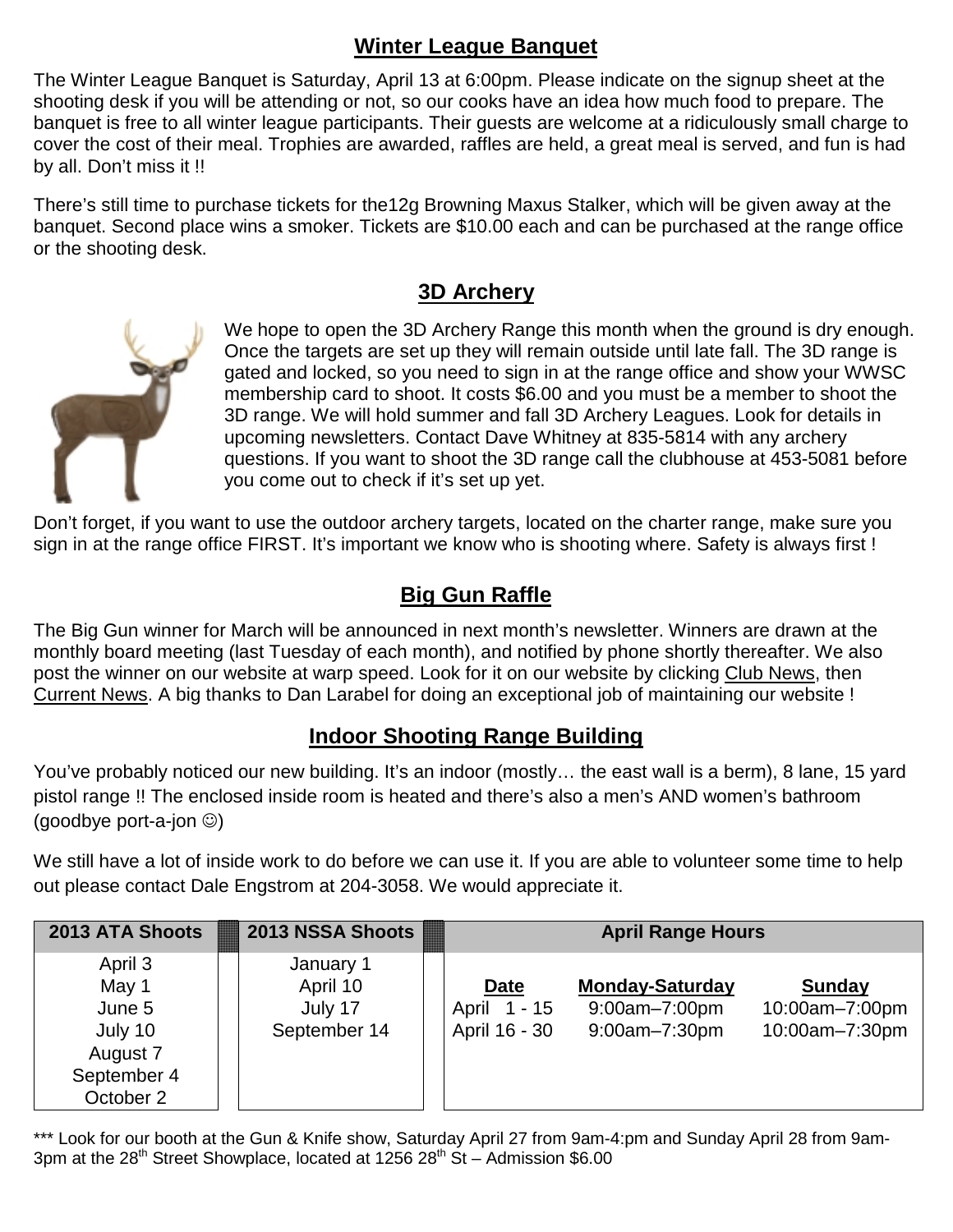| <b>April 2013</b>                                |                                      |                                      |                                                                                               |                                                                 |               |                                                                                       |  |  |  |
|--------------------------------------------------|--------------------------------------|--------------------------------------|-----------------------------------------------------------------------------------------------|-----------------------------------------------------------------|---------------|---------------------------------------------------------------------------------------|--|--|--|
| <b>Sunday</b>                                    | <b>Monday</b>                        | <b>Tuesday</b>                       | Wednesday                                                                                     | <b>Thursday</b>                                                 | <b>Friday</b> | <b>Saturday</b>                                                                       |  |  |  |
|                                                  | 1<br><b>NWTF Meeting</b><br>7pm      | $\overline{2}$                       | 3<br><b>Steak Night</b><br>ATA Big 50 Shoot<br>Archery-Trap-Skeet<br>9am-12am<br>6pm-10pm     | 4<br>Evening Indoor<br>Archery League<br>(Last Day)<br>6:30pm   | 5             | 6<br>Archery-Trap-Skeet<br>10am-2pm                                                   |  |  |  |
| $\overline{7}$<br>Archery-Trap-Skeet<br>10am-2pm | 8                                    | 9<br>4H<br>Archery/Trap/Rifle<br>7pm | 10<br><b>Steak Night</b><br>NSSA 4x50 Shoot<br>Archery-Trap-Skeet<br>9am-12am<br>6pm-10pm     | 11<br><b>Charter Meeting</b><br>7:30pm                          | 12            | 13<br>Archery-Trap-Skeet<br>10am-2pm<br><b>Winter League</b><br><b>Banquet</b><br>6pm |  |  |  |
| 14<br>Archery-Trap-Skeet<br>10am-2pm             | 15<br><b>Walleye Club</b><br>7pm-9pm | 16                                   | 17<br>Archery-Trap-Skeet<br>9am-12am<br>6pm-10pm                                              | 18<br><b>Evening Archery</b><br><b>League Banquet</b><br>6:30pm | 19            | 20<br><b>CLUB</b><br><b>CLOSED</b><br>for<br><b>Clean-Up Day</b>                      |  |  |  |
| 21<br>Archery-Trap-Skeet<br>10am-2pm             | 22                                   | 23                                   | 24<br>Archery-Trap-Skeet<br>9am-12am<br>6pm-10pm                                              | 25                                                              | 26            | 27<br>Archery-Trap-Skeet<br>10am-2pm                                                  |  |  |  |
| 28<br>Archery-Trap-Skeet<br>10am-2pm             | 29                                   | 30<br><b>Board Meeting</b><br>7pm    | 1 May<br><b>Steak Night</b><br>ATA Big 50 Shoot<br>Archery-Trap-Skeet<br>9am-12am<br>6pm-10pm | $\overline{2}$                                                  | 3             | 4<br>Archery-Trap-Skeet<br>10am-2pm                                                   |  |  |  |
| 5<br>Archery-Trap-Skeet<br>10am-2pm              | 6<br><b>NWTF Meeting</b><br>7pm      | 7                                    | 8<br>Archery-Trap-Skeet<br>9am-12am<br>6pm-10pm                                               | 9<br><b>Charter Meeting</b><br>7:30pm                           | 10            | 11<br>Archery-Trap-Skeet<br>10am-2pm                                                  |  |  |  |